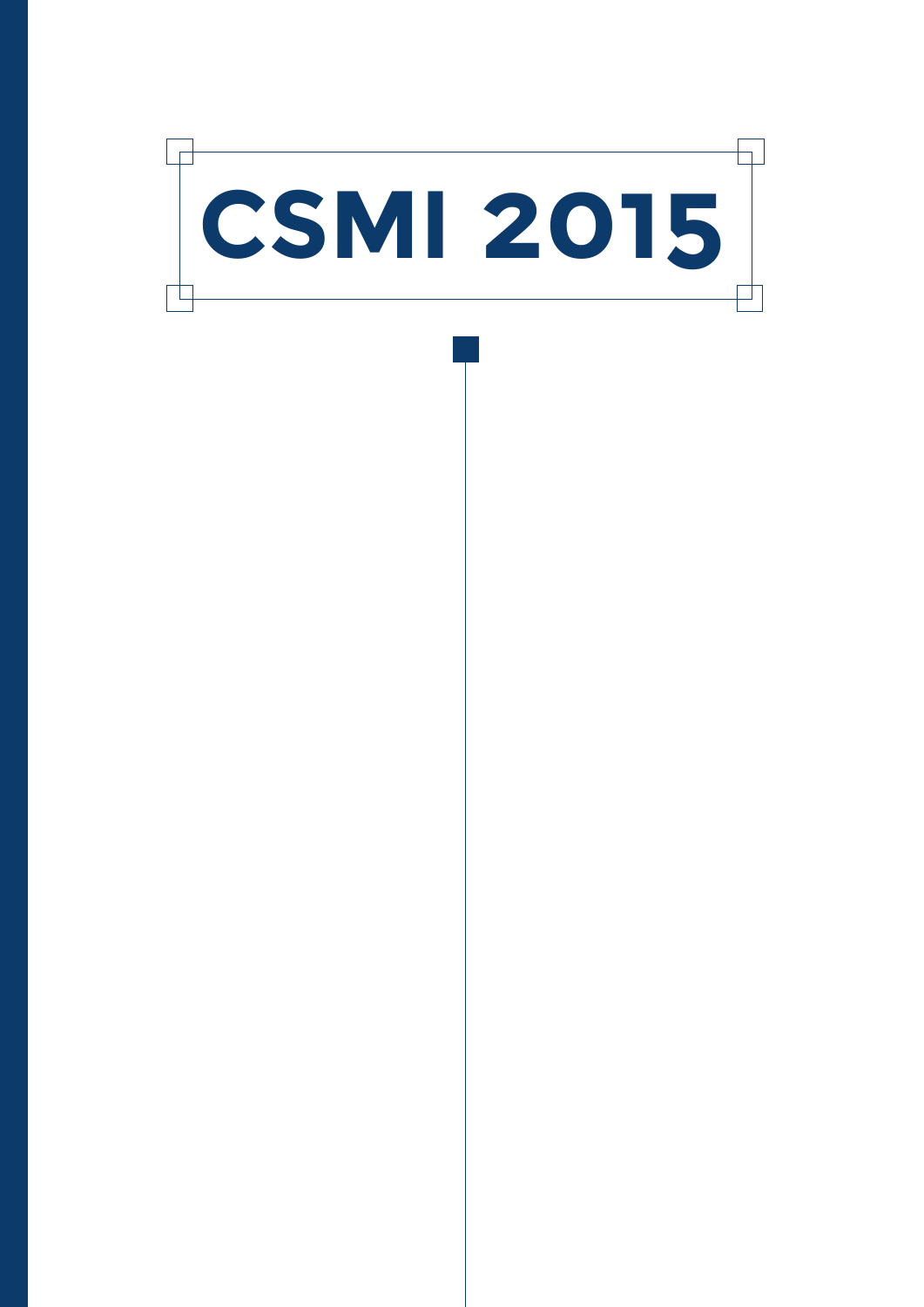### **Lake Michigan Cooperative Science and Monitoring Initiative 2015**

The Cooperative Science and Monitoring Initiative (CSMI) is a binational effort that coordinates monitoring and research efforts on each Great Lake over a five-year cycle to improve understanding of aquatic ecosystems. CSMI field sampling is guided by priorities identified in Lakewide Action and Management Plans (LaMPs) and the results inform the development of future management programs.

The 2015 CSMI will coordinate a system-wide investigation of the links between Lake Michigan nearshore and offshore habitats. This will address a key knowledge gap identified by the Lake Michigan LaMP and the fishery management community: understanding the distribution and abundance of nutrients and biota such as invertebrates and fish across a nearshore to offshore gradient. The results will facilitate the development of the nearshore strategy called for in the 2012 Great Lakes Water Quality Agreement.

Illinois-Indiana Sea Grant hopes to provide regular updates on the progress of the 2015 CSMI effort through 2016. Although these will not deliver scientific results commensurate with a peer-reviewed publication, our goal is to provide updates on sampling progress and the key scientific questions being addressed.

We encourage interested stakeholders to contact Paris Collingsworth at [pcolling@purdue](mailto:pcolling%40purdue?subject=). edu with feedback on the kinds of information they want reported.





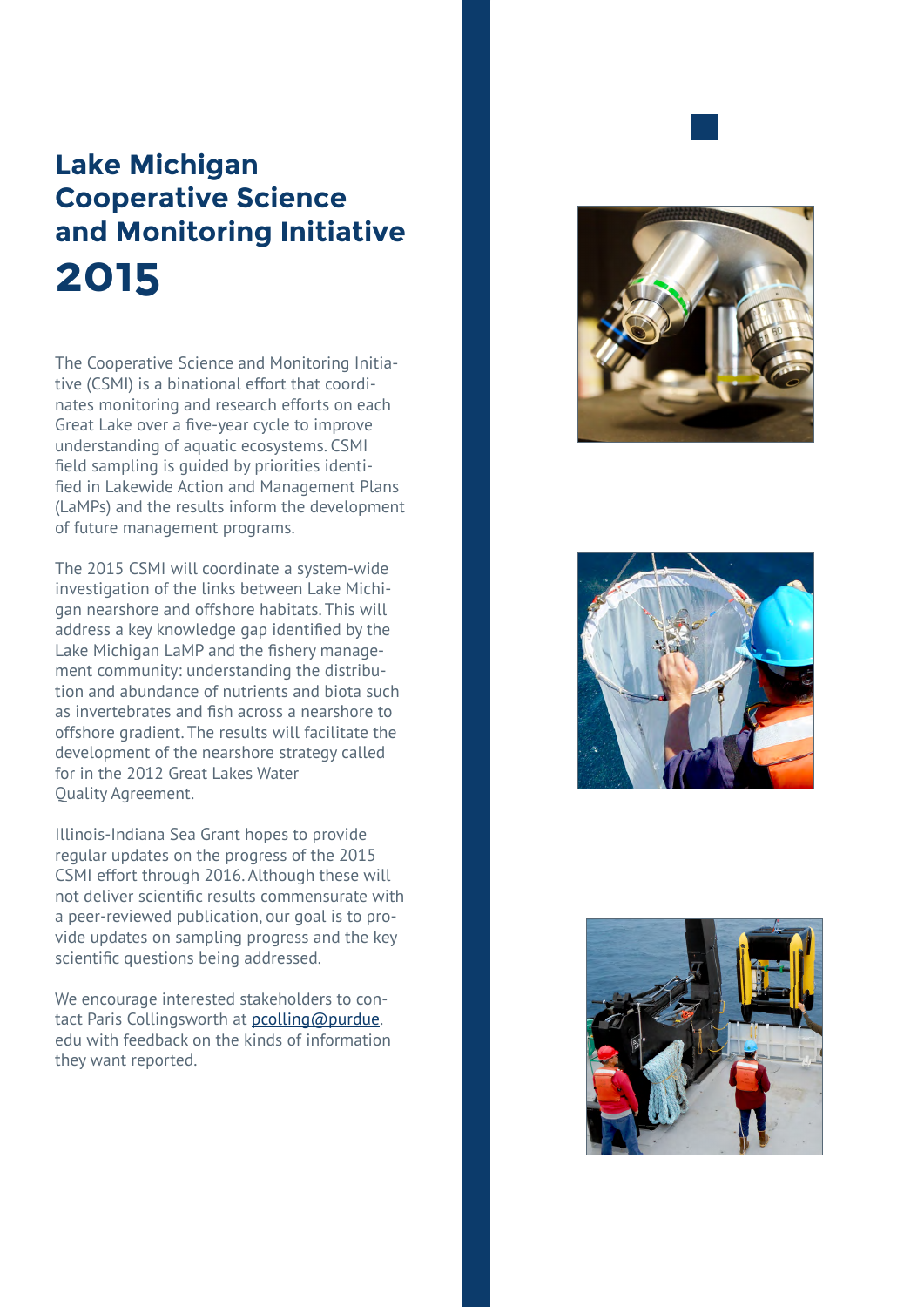# **U.S. Geological Survey Great Lakes Science Center**

USGS will conduct sampling along eight nearshoreto-offshore transects in accordance with a sampling design that emphasizes broader spatial coverage. This is in response to CSMI research in 2010 that sampled two transects with high temporal frequency. Water, plankton, and fish will be sampled seasonally (spring, summer, autumn) at bottom depths of 18, 46, and more than 100 meters at each transect. The transects vary in their proximity to tributary inputs of phosphorus ranging from adjacent to high-loading tributaries, such as the St. Joseph River, to adjacent to no tributaries, such as offshore of Arcadia, MI. The hypothesis is that transects near high-loading tributaries will support the highest biomass of plankton and fish nearshore.

USGS is also coordinating with universities and other agencies to describe biota in areas shallower or deeper than our sampling design, as well as the densities of microbes and benthic macroinvertebrates.

Beyond estimating biomass, USGS will compare the physiological condition of common planktivorous forage fishes and conduct size-spectrum modeling to predict the lake-wide biomass of fishes. Finally, transect and size-spectrum data collected from Lake Michigan will be compared to data collected from the other Great Lakes during their respective CSMI years. These efforts will improve understanding of the food web linkages between nearshore and offshore.

# **National Oceanic and Atmospheric Administration Great Lakes Environmental Research Laboratory (GLERL)**

GLERL will examine the spatial coupling of nutrients and the entire food web—microbes to fishes— during 24-hour sampling at monthly intervals from April to September along a 30-km inshore-to-offshore transect near Muskegon, MI. A variety of technologies will be used, including a plankton survey system (V-fin with CTD, fluorometer, laser optical plankton counter, PAR, CDOM, and turbidity sensors) and fishery acoustics to map fine-scale vertical distributions of temperature, chlorophyll, light, turbidity, zooplankton, and fish abundance along the transect. Fish trawls will be done to characterize signals from acoustics and define fish diets. Water samples will be taken at points along the transect for nutrient analysis and microbial food web characterization using microcopy and genetic methods. These efforts will be augmented with one or two glider missions from Muskegon to Milwaukee

to characterize the cross-lake chlorophyll and thermal structure. The collected data will provide insight into spatial coupling, including diel vertical migration during the time of early stratification, which is critical for deep chlorophyll layer formation as well as zooplankton and larval fish production.

In addition to pelagic studies, GLERL will be responsible for documenting the spatial distribution and biomasses of mussels and Diporeia. These and ongoing GLERL studies on hydrodynamics, process research, dreissenid grazing and nutrient excretion, microbial food web abundance and production, and other collaborative research will provide the data needed to build sophisticated water quality and fisheries models that will enable the prioritization of tributaries for phosphorus loading control across Lake Michigan.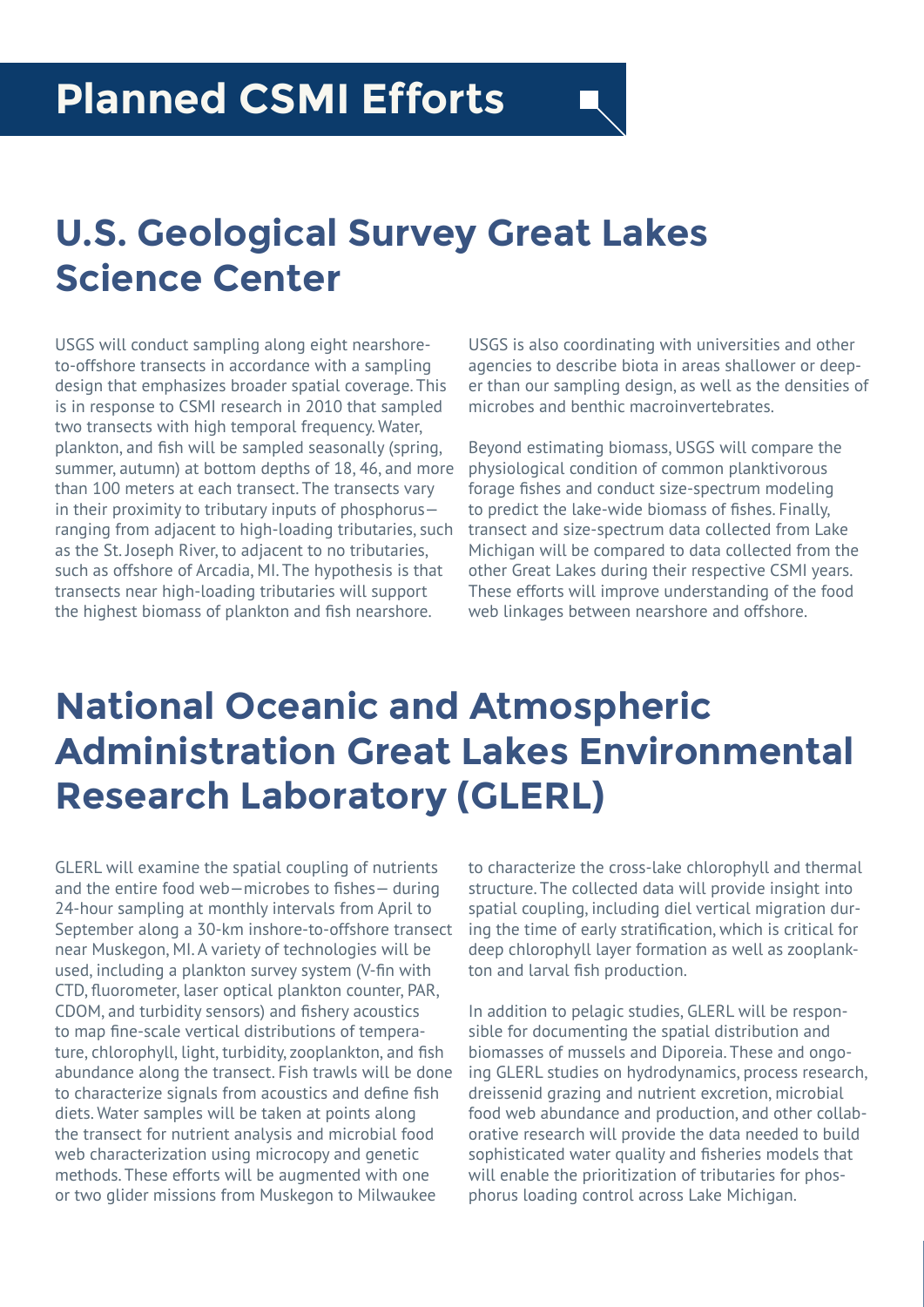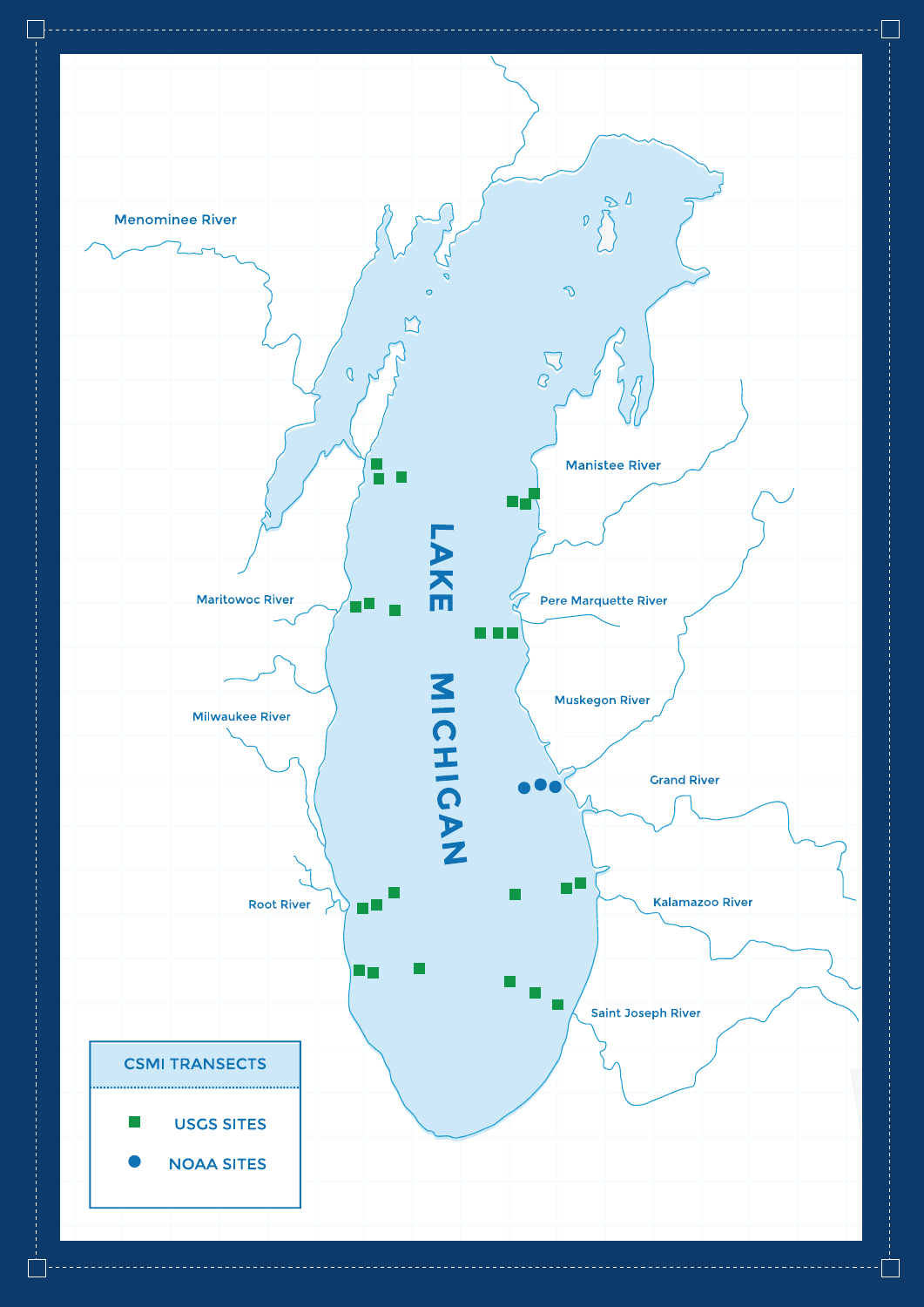

#### **TRIAXUS**

The Triaxus sensors will be used by U.S. EPA GLNPO to continuously sample lower trophic level parameters along nearshore-to-offshore transects.

## **U.S. Environmental Protection Agency Mid-Continent Ecology Division**

The Mid-Continent Ecology Division will conduct studies to improve understanding of the spatial and temporal scale of interactions among Great Lake watersheds and receiving waters. These studies will examine differences in ecological endpoints along the nearshoreoffshore gradient of watershed influence and along a temporal gradient of response. Water quality parameters will be examined at the finest temporal/spatial scale, fish larvae at a medium scale, and integrative biotic indicators at a larger scale (food web relationships and contaminants in biota). Research efforts will include updating and applying current eutrophication models to investigate the cause-and-effect relationships between watersheds and coastal zones and to make predictions based on changing climate conditions and future land uses. They will also include collaborating with USGS on studies of nearshore-offshore and benthic-pelagic food web linkages, especially benthic-pelagic links along the nearshore-offshore depth gradient, to assess multi-habitat support and the condition of Great Lakes food webs.

Data will be collected by collaboratively sampling the inshore-offshore transects proposed by USGS with traditional vessel-based water and biota sampling from

the *R/V Lake Explorer II*, as well as towed or glider-propelled sensor arrays. Additional sampling may be added to better characterize finer-scale features such as plumes and long-shore transport. The Mid-Continent Ecology Division also anticipates collaborating with NOAA to evaluate spatial patterns in biotic indicators, particularly fish larvae, and to explore applications of multiple autonomous underwater glider missions for adaptive sampling in nearshore areas.

Existing Great Lakes geospatial data, summary units, and classification frameworks will be used to characterize and classify Lake Michigan watersheds and nearshore receiving waters based on the data collected during the CSMI year. This will make it possible to rank watersheds and receiving waters according to potential stressors, resiliency, and buffering capacity, which in turn will improve understanding of watershed-nearshore-offshore linkages. The data from Lake Michigan will also be coupled with information on watershed-based remediation and restoration to explore ways to detect changes in nearshore water quality associated with both practices.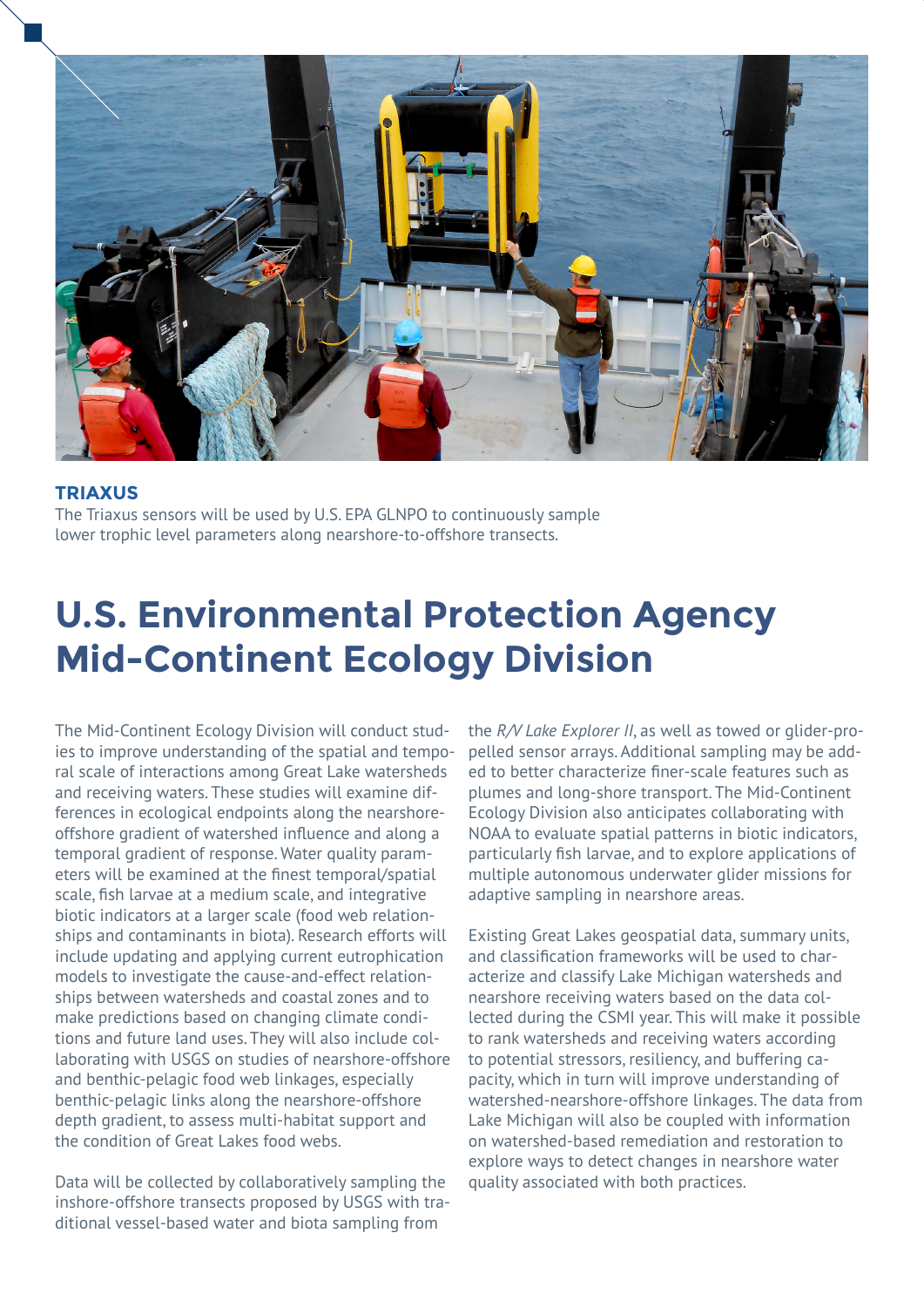

#### **LAKE GUARDIAN** The *R/V Lake Guardian* will work extensively in Lake Michigan during the CSMI field year. *Photo Credit: Mike Milligan*

## **U.S. Environmental Protection Agency Great Lakes National Program Office (GLNPO)**

To support the Lake Michigan CSMI field year, U.S. EPA GLNPO will sample the regular, long-term suite of 11open water stations for nutrients and zooplankton during the spring and summer all-lake surveys on the *R/V Lake Guardian*. The samples will be analyzed for total phosphorus, total dissolved phosphorus, soluble reactive phosphorus, nitrite and nitrate, total nitrogen, and soluble reactive silica. Zooplankton tows at 20-meter depths and at 100 meters from the near-bottom will be taken at all stations. During the summer survey, benthos samples will be taken at a subset of the stations and at a number of shallower sites. In the nearshore, an instrument package will be towed at the 20-meter depth contour for as much of the lake as is practical. of this time will be dedicated to the supplemental

The towed instrument package will also be used to connect USGS and NOAA transects several times during the sampling season by running along transects and cross-lake—providing additional spatial coverage and bringing together the east- and west-shore transects. This will be done in cooperation with the *R/V Lake Explorer II* from the U.S. EPA Office of Research and Development's Duluth Laboratory. GLNPO will further support the proposed transect work by making its chemical and analytical capacity available for nutrient analyses.

In addition, the *Lake Guardian* will be made available for CSMI work approximately one week a month. Some towed-instrument surveys.